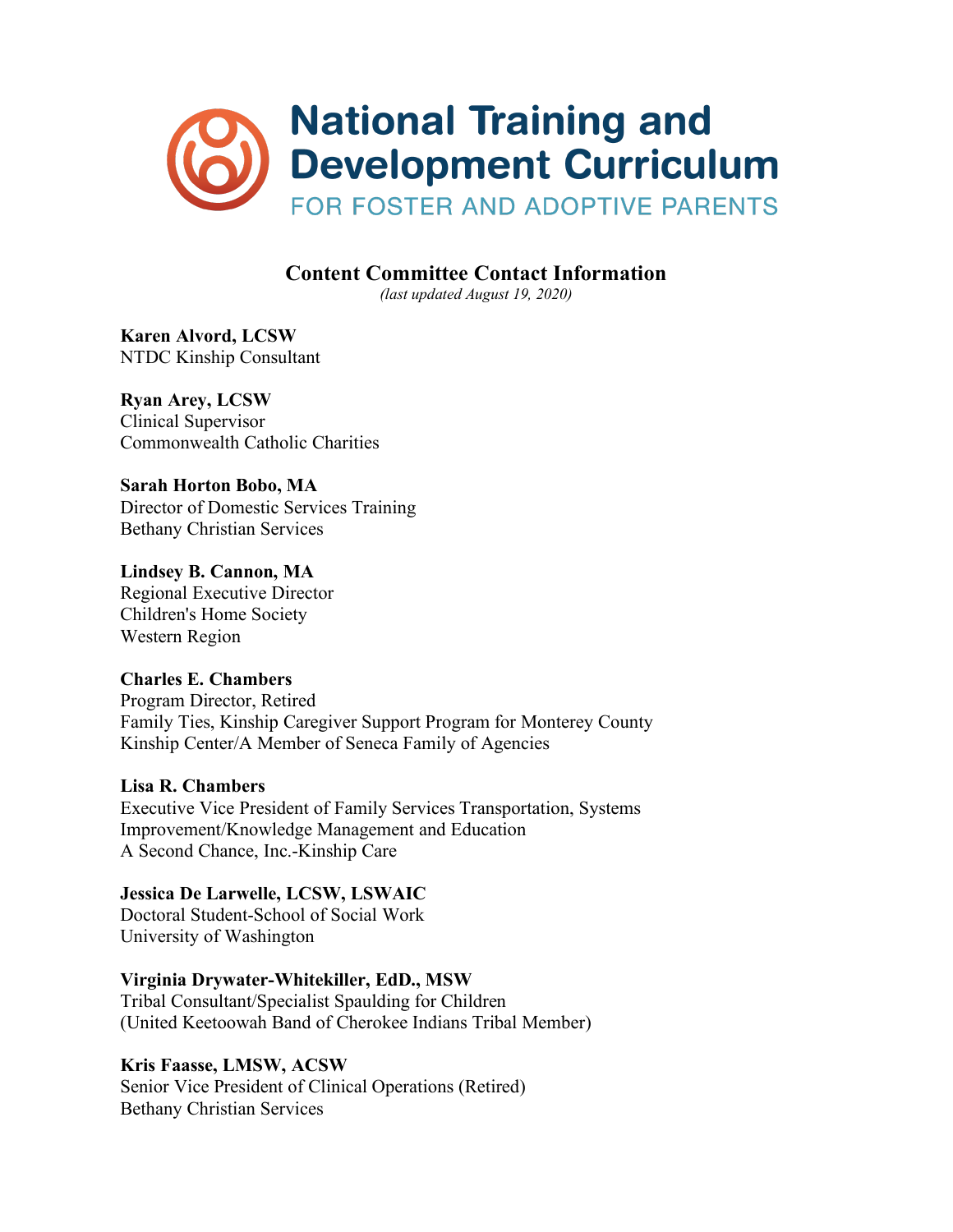

## **Ronya Faulkner, MSW**

Director, Training & Professional Development Tennessee Department of Children's Services

## **Beth Hall**

Director, Pact- An Adoption Alliance: Supporting Adopted Children of Color and their Families

**Ryan Hanlon, MSW, PhD.** Vice President of Education, Research, and Constituent Services National Council For Adoption

**Kris Henneman** Vice-President Spaulding for Children

**Sue Hollar, LICSW, LCSW-C**  Executive Director/CEO The Barker Adoption Foundation

**Dana E. Johnson, M.D., Ph.D.** 

Professor of Pediatrics Divisions of Neonatology and Global Pediatrics University of Minnesota

**Melinda Lis** Vice-President Spaulding for Children

**Alexis Oberdorfer** President, Children's Home Associate Vice President of Adoption, Lutheran Social Service of Minnesota

**Laura Ornelas, LCSW** Center for Adoption Support and Education (C.A.S.E.) Consultant/ Writer/Trainer-NTDC National Center on Adoption and Permanency

**Shannon Reagan-Shaw** Consumer Advocate/Trauma Trainer

**Elizabeth Richmond**